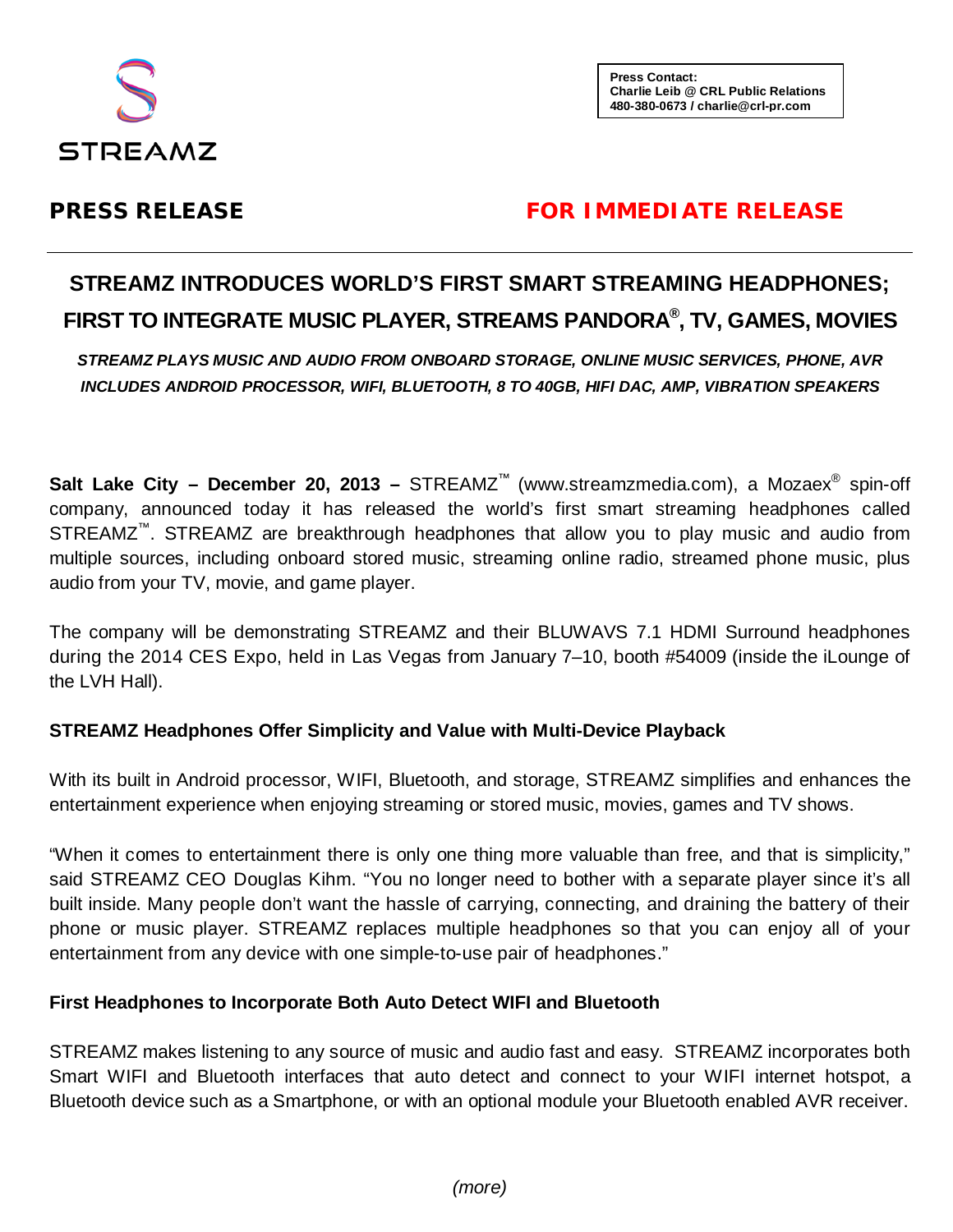## **Built-In Music Player, HIFI DAC, and Two-Way Speakers Deliver Unmatched Sound Quality**

With STREAMZ, people can now enjoy the ultimate in simplicity and uncompromised sound quality.

STREAMZ are based on patent-pending Smart Headphone technology that uniquely delivers higher fidelity music and audio than traditional headphones. STREAMZ are the first headphones to incorporate a music player, a 48 kHz/16 bit CD quality Digital Analog Converter (DAC) plus individual 3 Watt vibration drivers and 160 mWatt dynamic amplifiers.

With its built-in DAC and AMP, STREAMZ delivers CD quality sound with optimum dynamic range, equalization, and amplification which results in incomparable clarity and fidelity. The two vibration speakers uniquely deliver high power and low frequency range audio that you can literally feel.

Since most phones and mobile music players have sub-par quality DACs and amps, they are unable to play true FLAC, ALAC, and WAV CD quality music without adding cumbersome external components. To address this problem, the company built the finest quality audio components inside the headphones.

## **Unique High Powered Vibration Speakers Reduce Headphone Pressure and Discomfort**

Traditional headphones require an uncomfortable amount of pressure on your head and ears to achieve optimum sound quality. STREAMZ's vibration speakers achieve the same or better sound quality than traditional headphones with little or no head pressure being applied, which results in exceptional comfort.

The four speakers are arranged as bi-amped, two-way speakers with two vibration speakers, and two 50mm dynamic speakers. STREAMZ has soft over the ear leather cushions with collapsible frames and are designed for active, mobile use.

#### **STREAMZ Patent Pending Technology Addresses a Unique Fast Growing Premium Niche Market**

STREAMZ addresses an un-served market in the "premium" (\$100+ USD) headphone niche, where people want simpler "in-line play controls" to listen to their music, wherever they are and from any device.

The market for headphones continues to experience high growth, especially in the premium sector. Global headphone sales in 2013 were \$7B (USD) with a growth of 20 percent per year. According to The NPD Group's Retail Tracking Service, "U.S. sales of premium stereo headphones (\$100+) grew 25 percent in units in Q1 2013 year-over-year, accounting for 95 percent of the revenue growth for the total headphone market."

According to NPD , "more than one-in-three premium buyers cited in-line play controls as 'extremely' or 'very' important in their decision to buy…". As Ben Arnold, director of industry analysis at NPD explains, "Consumers are looking for ways to get the best audio experience no matter where they are or what device they are using." Continued Arnold, "In fact, features designed to enable easier mobile playback are impacting premium headphone purchase decisions more heavily."

STREAMZ meets these needs with the ultimate in simplicity, in-line controls, device compatibility and quality.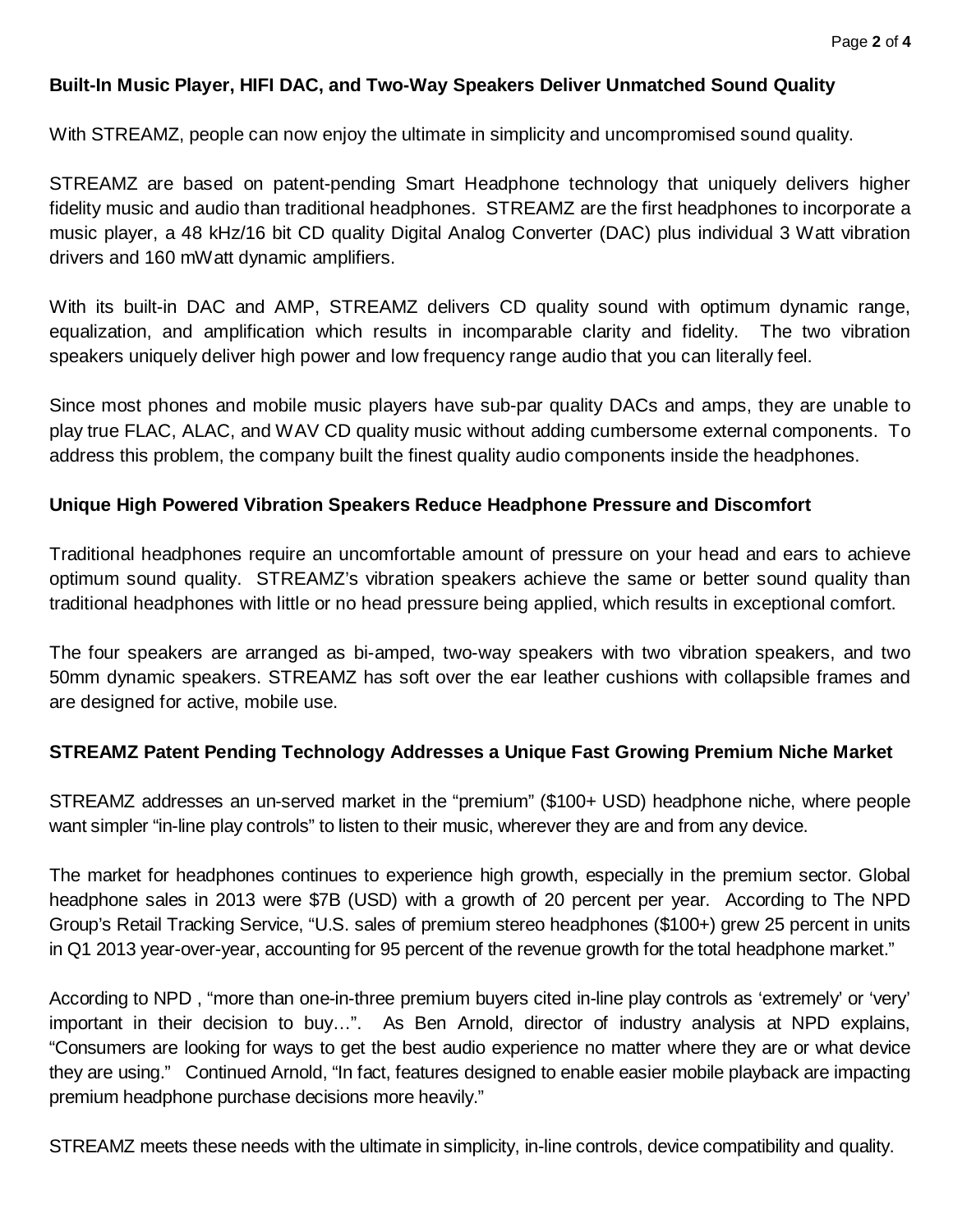## **An SDK and a Kickstarter STREAMZ for App Developers Will Soon be Announced**

"STREAMZ is 30 years in the making since founding my first company in 1983," explained Kihm. "We are all visionaries of sorts here at STREAMZ, with a passion to invent and share something amazing with consumers and other developers who share in our desire to design products that will make people's life simpler and more entertaining. To that end we plan to release a STREAMZ App Software Developers Kit (SDK) on Kickstarter along with a specially priced development model of STREAMZ. We anticipate that the SDK will spur the development of dozens, if not hundreds, of new STREAMZ Smart Headphone Apps, including voice activated Apps and interactive social and informational Apps."

#### **North American Pricing and Specifications** (Contact STREAMZ for International pricing):

#### STREAMZ Headphones **–** \$549 MSRP USD

Android 1.6 Ghz dual core processor, WIFI 802.11 b/g/n, Bluetooth 3.0, 8GB upgradeable to 40GB with micro SD RAM card, two vibration and two dynamic speakers, 48kHz/16 bit DAC, 2 channel 3 Watt amplifier and 2-channel 160 mWatt amplifier, microphone input jack, rechargeable battery, and adapter.

**Availability –** STREAMZ Headphones are shipping March 2014.

## **Contact Information** STREAMZ 3785 South 700 East Salt Lake City Utah 84106 Web: [www.streamzmedia.com](http://www.streamzmedia.com/) Sales: +01.801.685.9000 Toll free (USA) 800.866.9797 Email: [sales@streamzmedia.com](mailto:sales@streamzmedia.com)

#### **International Distribution**

| Australia and Middle East - Enterbuilt FZE  |                            | $+61$ 4 6618 8456 |
|---------------------------------------------|----------------------------|-------------------|
| Canada – North X Northwest                  | www.nxnw.ca                | +1 519 859 0062   |
| Croatia - Antenski Sustavi                  |                            | $+38598657665$    |
| Germany/Austria/Switzerland - Audionetwork  | www.audionetwork.de        | +49 202 24 25 50  |
| Greece - JG Integrated Solutions            | www.jgis.gr                | +210 614 9513     |
| India – Sound of Music                      | www.soundofmusic.cc        | +91 981 005 0300  |
| Mexico – Mindware Systems                   | www.mindware-sys.com.mx    | +52 442 2620260   |
| New Zealand - TechStyle Ltd                 | www.techstyle.co.nz        | $+6493773774$     |
| The Netherlands - Viertron                  | www.viertron.nl            | +31 180 618355    |
| Russia-Inforcom                             |                            | +7-495 981 0272   |
| South Africa – Elan Systems of South Africa | www.elansystems.co.za      | +27 11 440 1821   |
| Spain & Portugal - Stars Audio Visual       | www.starsay.com            | +34 91 563 1092   |
| Taiwan - LW Prosystems                      | www.lw-prosystems.com      | +886 2 2722 7818  |
| Turkey – Aselgrup                           | www.aselgrup.com           | +90 212 347 69 13 |
| Ukraine - Prestige Imports                  | www.prestigeimports.com.ua | +380 67 574 75 75 |
| Mexico - Novotech                           | www.novotech.com.mx        | +52 55 21 22 1090 |
| Taiwan – LW Prosystems                      | www.lw-prosystems.com      | +886 2 2722 7818  |
| UAE and Lebanon $-$ G.E.S.                  | www.geslb.com              | +961 9 636367     |
|                                             |                            |                   |

*(more)*